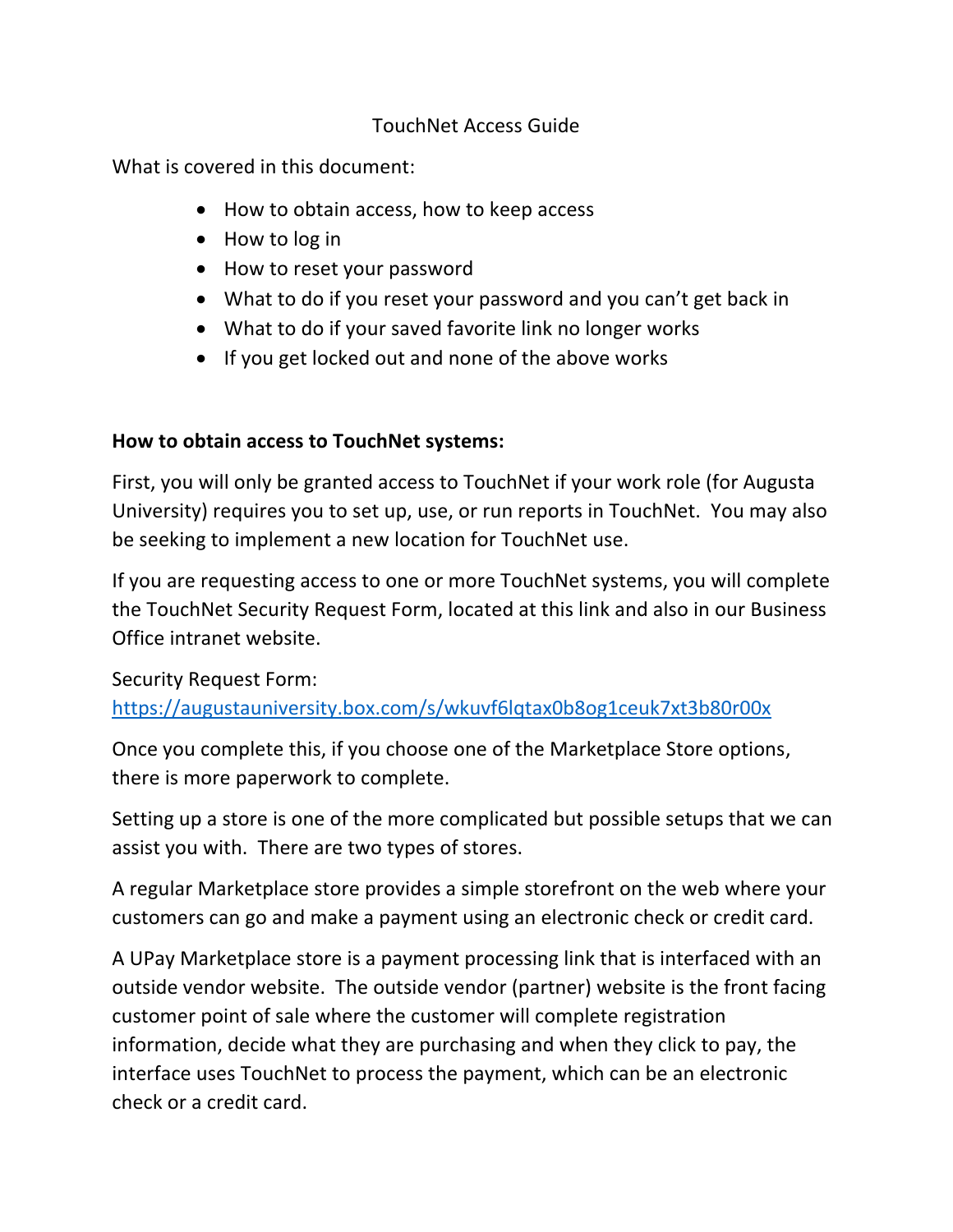The Bursar (currently Beth Welsh) or the Assistant Bursar (currently Kara Sanders) will guide you through the process to ensure you are aware of the merchant processing charges, how those charges are allocated, and any cost for establishing the Marketplace UPay store and how those charges are received and paid.

Once you submit your form, you will receive your login credentials from the Business Office along with basic navigation documentation.

### **How to log in:**

This comes up because TouchNet has a code that is used as a prefix on every user ID. This helps them identify what school you are with. For Augusta University, our code (prefix) is C26625. Thus when you are provided a login, your username will be set up with that code before the username that you will put in the user ID block. Mine is C26625.bwelsh as an example.

When the Business Office provides you with your login credentials, please make sure you save the generic URL that will get you into TouchNet. Google Chrome is the preferred browser as of the time of this document, 2020. The URL that is initially provided is not what the URL that you save as a favorite will be once you have successfully logged in. As a security measure, TouchNet updates this URL to a very complicated and lengthy URL. This saved favorite will work for a while but eventually it will stop. When they apply patches or releases, or when it is time to reset your password your saved favorite URL will no longer work.

The generic URL:

# https://secure.touchnet.com/ucommercecentral

### **How to reset your password:**

Oh boy! This one is a favorite.

On the login screen under the green button "LOGIN" is a blue link that says "forgot password".

When you click that link it will take you to a method to reset your password using your saved answers to questions that you set up when you first received your access.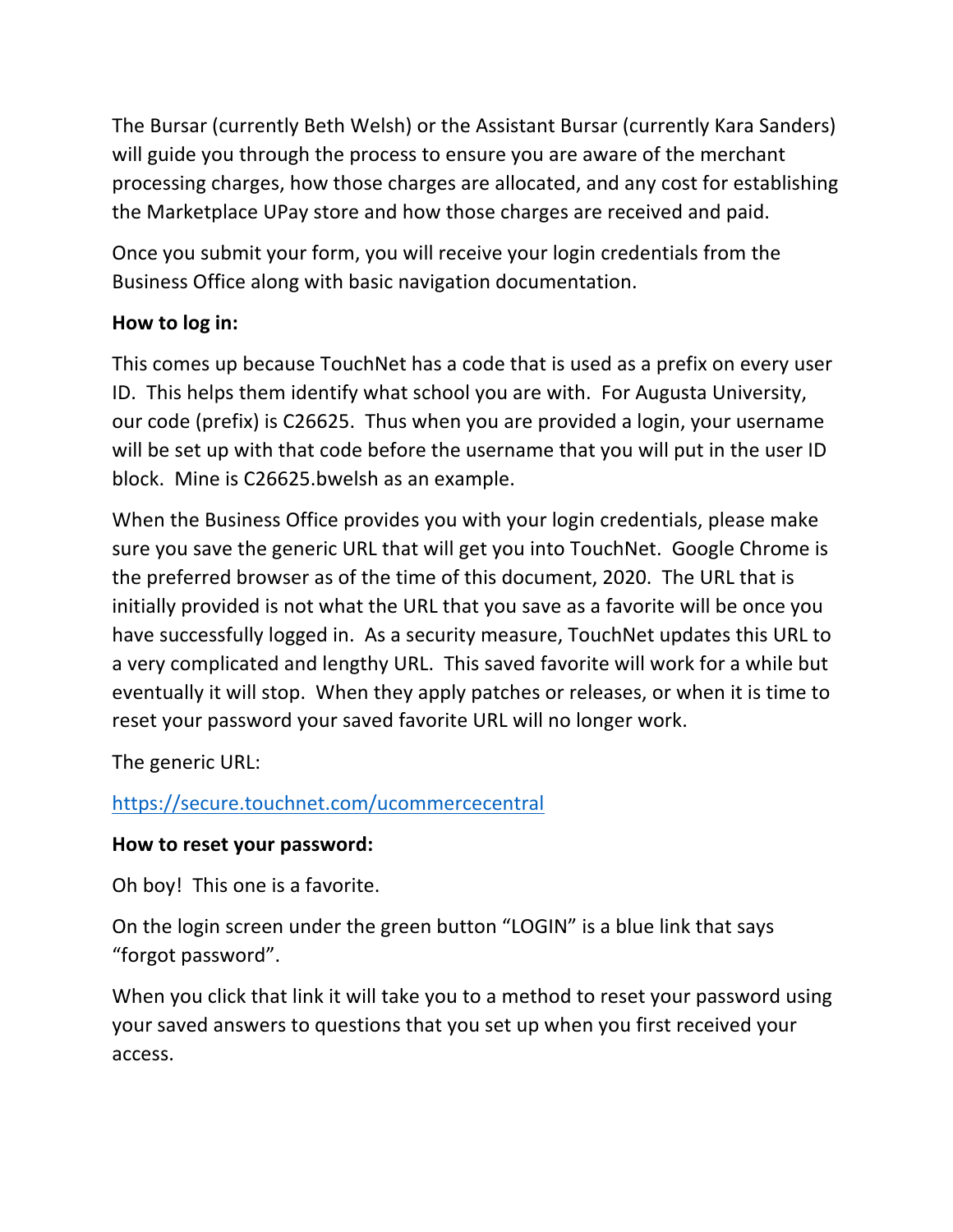Important to note: Many times, it is not your password that is wrong, it is the saved favorite URL. Go back to the generic URL and most of the time you can get in.

It is very important to check your profile occasionally to ensure all of the information that you saved there when you first received access (like your email address) is accurate. Many long-time users never updated their email address to the current @augusta.edu. This causes issues when contact needs to be made regarding system outages.

## **What to do if you reset your password and you can't get back in:**

This one is due to the more secure link that your saved favorite URL will change to once you have logged in.

The solution is to clear your browser cache, and use the generic link:

https://secure.touchnet.com/ucommercecentral

Try to do this after your first attempt and before you get the notice that your account is locked.

If it becomes locked an administrator (Bursar or Assistant Bursar) can unlock it. You should still be able to use the generic link and your updated password once it is unlocked.

If we unlock your account and you still cannot get in with the generic link, we can perform a temporary password reset for you.

### **What to do if your saved favorite link no longer works:**

This problem can be resolved by reverting to the generic link for TouchNet UCommerce:

### https://secure.touchnet.com/ucommercecentral

You may also clear your internet cache just to be thorough.

Try to do this before your login becomes locked due to too many attempts.

# **If you get locked out, and none of the above works:**